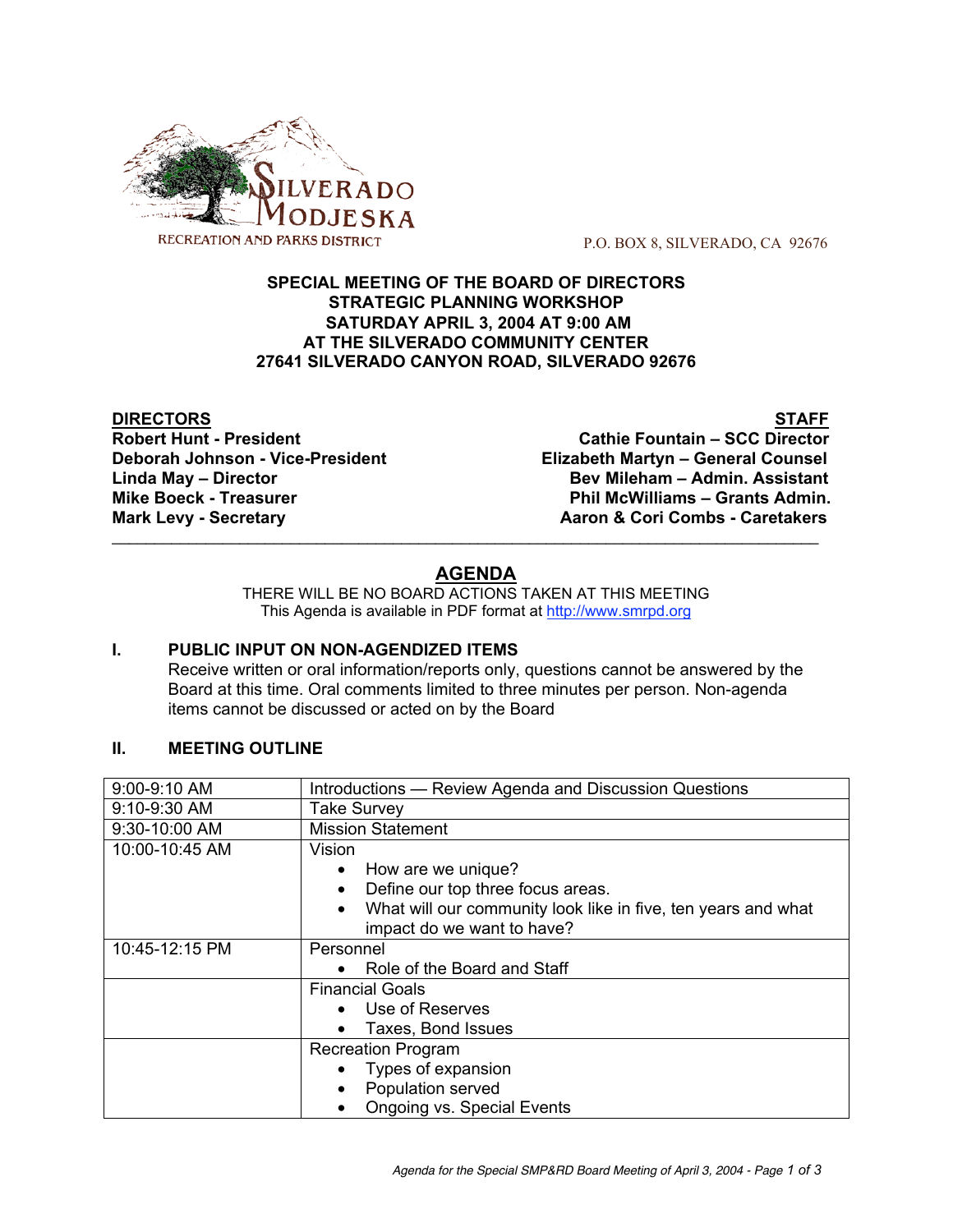|                  | <b>Facility Use</b>                                           |  |  |  |
|------------------|---------------------------------------------------------------|--|--|--|
|                  | Rentals                                                       |  |  |  |
|                  | Programs<br>$\bullet$                                         |  |  |  |
|                  | Meetings<br>$\bullet$                                         |  |  |  |
|                  | Bring together users                                          |  |  |  |
|                  | <b>Trail System</b>                                           |  |  |  |
|                  | <b>Holtz Ranch</b><br>$\bullet$                               |  |  |  |
| 12:15-1:15 p.m.  | Continue discussions over lunch at Silvercreek Grille         |  |  |  |
| 1:30-2:30 p.m.   | <b>Facility Renovations and Repairs</b>                       |  |  |  |
|                  | Silverado Community Center-Old and New Buildings<br>$\bullet$ |  |  |  |
|                  | Modjeska Community Center                                     |  |  |  |
|                  | Silverado Park                                                |  |  |  |
|                  | Modjeska Park<br>$\bullet$                                    |  |  |  |
|                  | Children's Center                                             |  |  |  |
| 2:30-3:00 p.m.   | Children's Center                                             |  |  |  |
| $3:00-4:00 p.m.$ | Future-Blue Sky                                               |  |  |  |

# **III. ISSUES TO WEAVE THROUGHOUT DISCUSSION**

- Limited time and Staff
- Recreation vs. Environmental emphasis
- Increasing Board visibility
- Improve Facilities
- Increase community involvement in working with Board
- Encroaching Developments
- Financial Constraints

# **IV. BOARD SURVEY**

1. Please rank in order of importance to you (1, 2, 3, 4, 5 with 1 being most important):

| Increasing Park Board visibility in community    |  |
|--------------------------------------------------|--|
| <b>Improve existing Community Centers</b>        |  |
| Increase number of community members working     |  |
| with Board                                       |  |
| Establish and publicize Trail System             |  |
| Become more involved in LAFCO and similar groups |  |

# 2. How important is it to you that the Board address the following items:

|                                   | Very Low | Low | In the<br>Middle | High | Verv<br>High |
|-----------------------------------|----------|-----|------------------|------|--------------|
| Add more Recreation Opportunities |          |     |                  |      |              |
| Become more involved in           |          |     |                  |      | 5            |
| <b>Environmental Protection</b>   |          |     |                  |      |              |